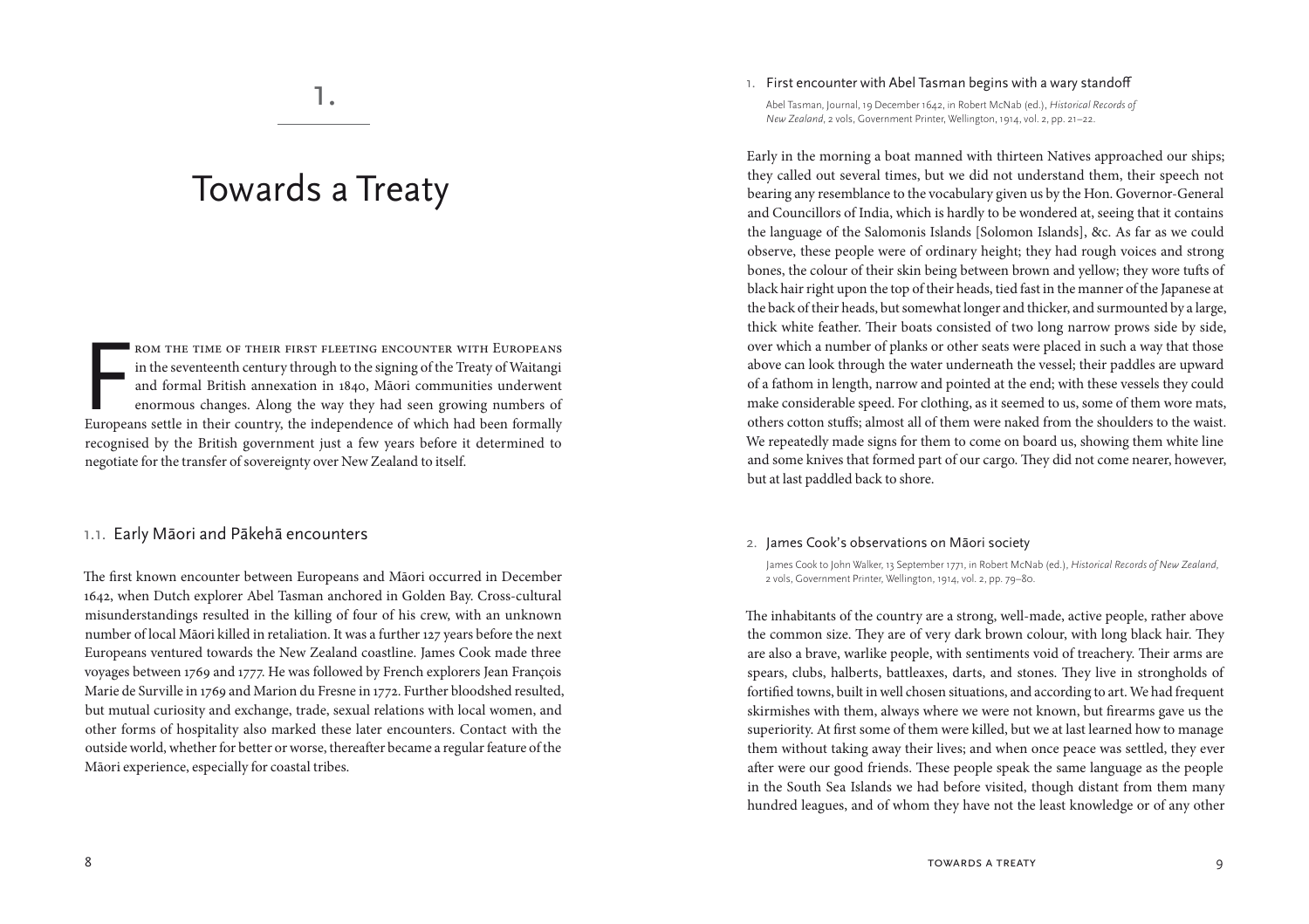

people whatever. Their chief food is fish and fern roots; they have, too, in places, large plantations of potatoes [kumara], such as we have in the West Indies, and likewise yams, etc. Land animals they have none, either wild or tame, except dogs, which they breed for food. This country produceth a grass plant like flags, of the nature of hemp or flax, but superior in quality to either. Of this the natives make clothing, lines, nets, etc. The men very often go naked, with only a narrow belt about their waists; the women, on the contrary, never appear naked. Their government, religion, notions of the creation of the world, mankind, &c., are much the same as those of the natives of the South Sea Islands.

#### 3. Cook's visit to Whitianga recalled by a chief many decades later

John White, *Ancient History of the Maori, His Mythology and Traditions: Tai-nui*, 6 vols, Government Printer, Wellington, 1888, vol. 5, pp. 128–29.

We were at Whitianga when a European vessel came there for the first time. I was a very little boy in those days. The vessel came to Pu-rangi (distant) and there anchored, soon after which she lowered three boats into the sea, which pulled all over the Whitianga Harbour. We saw the Europeans who pulled in those boats, and said that those Europeans had eyes in the back of their heads, as they pulled with their backs to the land to which they were going. These Europeans bought our Maori articles, and every day our canoes paddled to that ship, and what we bought from those Europeans was nails, flat iron (hoop), and axes. [. . . .]

When that first ship came to Whitianga I was afraid of the goblins in her, and would not go near the ship till some of our warriors had been on board. It was long before I was reconciled to those goblins or lost my fear of them. At last I went on board of that ship with some of my boy-companions, where the supreme leader of that ship talked to us boys, and patted our heads with his hand. He was not a man who said much, but was rather silent; but he had a grand mien, and his appearance was noble, and hence we children liked him, and he gave a nail to me.

Figure 1. Despite the bloody outcome, Marion du Fresne and many of his crew were inclined to idealise Māori as 'Noble Savages', as seen in this portrait from an unknown artist on the 1772 voyage to New Zealand of Northland chief Te Kauri. artist unknown, 'tacouri', [1783], publ-0150-002, atl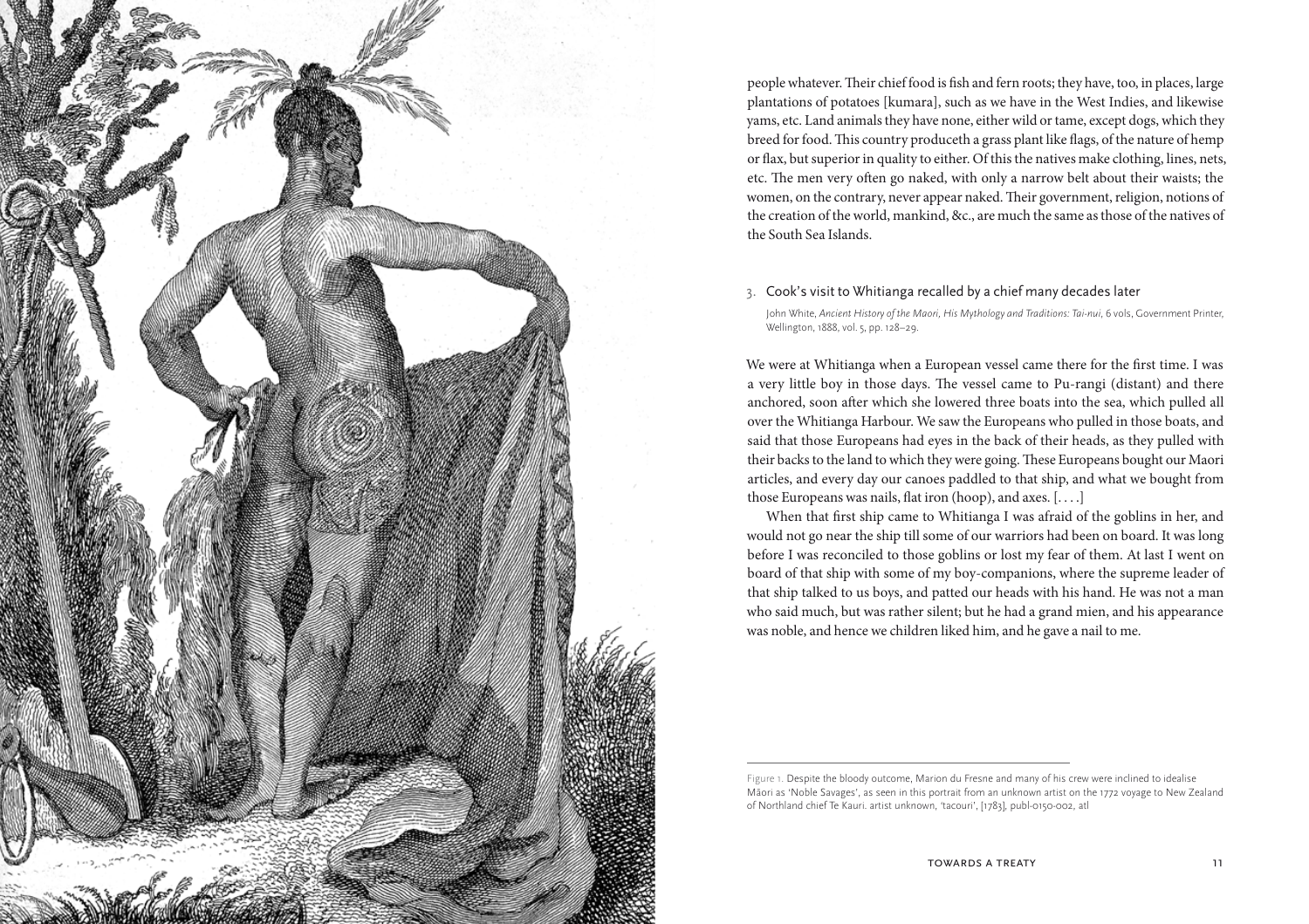# 4. Marion du Fresne's breach of tapu results in his killing

Augustus Earle, *A Narrative of a Nine Months' Residence in New Zealand*, Longman, Rees, Orme, Brown, Green & Longman, London, 1832, p. 122.

Marion's entire ignorance of the customs of the New Zealanders occasioned that distressing event: as . . . strangers, not acquainted with their religious prejudices, are likely to commit some fatal error; and no action is more likely to lead a party into danger than an incautious use of the seine, for most of the beaches . . . are taboo'd. This led to the dreadful fate of Marion and his party. I understood from George, that when Marion's men assembled to trail their net on the sacred beach, the natives used every kind of entreaty and remonstrance to induce them to forbear, but either from ignorance or obstinacy, they persisted in their intentions, and drew their net to the land.

## 5. His death is revenged many times over

Jean Roux, Journal, June 1772, in Robert McNab (ed.), *Historical Records of New Zealand*, 2 vols, Government Printer, Wellington, 1914, vol. 2, p. 433.

I am perfectly convinced that these people had no acquaintance with Europeans, and that they were consequently in complete ignorance of the effect and carriage of our firearms, seeing that they imagined they could ward off the bullets by the cloaks they wore . . . I estimate that about four hundred and fifty men had remained to defend the fortress. Of this number, only two large canoesful got away, the rest had either been killed or had been drowned, for they threw themselves into the sea to escape our fire . . . .

# 1.2. Whalers, sealers and traders

By the early decades of the nineteenth century, small numbers of whalers, sealers, traders and other Europeans had established a permanent presence in parts of coastal New Zealand, especially in Northland and the deep south. Escaped convicts from Australia, runaway sailors and other 'rough' characters were prominent among their number, and the early colonial frontier was often a brutal place. Maltreatment or exploitation of Māori was frequent. Eager to engage in trading and other opportunities, Māori often responded to these insults with remarkable restraint. The killing of most of the crew and passengers of the sailing ship the *Boyd* in December

1809 in response to one incident of abuse was a notable exception. Most of the small number of European men who chose to settle in New Zealand at this time found a degree of protection through intermarriage with Māori women. But incorporation into the tribe brought its own obligations to actively contribute towards the welfare of the community.

## 1. Mistreatment of Māori sailors results in destruction of the *Boyd*

Samuel Marsden, 'Observations on the Introduction of the Gospel into the South Sea Islands: Being my First Visit to New Zealand in December 1814', in Robert McNab (ed.), *Historical Records of New Zealand*, 2 vols, Government Printer, Wellington, 1908, vol. 1, pp. 356–57.

I made a few presents to the chiefs, and after some conversation on various subjects . . . I enquired how they came to cut off the "Boyd" and to murder the crew. Two of them stated that they were at Port Jackson when the "Boyd" was there, and had been put on board by a Mr. Lord in order to return home – that George (their head chief) had fallen sick while on board, and was unable to do his duty as a common sailor, in consequence of which he was severely punished – was refused provisions, threatened to be thrown overboard, and many other indignities were offered to him, even by the common sailors. He remonstrated with the master, begged that no corporal punishment might be inflicted on him, observing that he was a chief in his own country, which they would ascertain on arrival at New Zealand. He was told he was no chief, with many abusive terms which he mentioned, and which are but too commonly used by British seamen. When he arrived at Whangaroa his back was in a very lacerated state, and his friends and people were determined to revenge the insult which had been offered to him. He said that if he had not been treated with such cruelty the "Boyd" would never have been touched.

## 2. Abuse of Māori acknowledged in official proclamation

*Sydney Gazette and New South Wales Advertiser*, 18 December 1813.

WHEREAS many, and, it is to be feared, just Complaints have been lately made of the Conduct of divers [*sic*] Masters of Colonial and British Ships, and of their Crews, towards the Natives of New Zealand, of Otaheite, and of the other Islands in the South Pacific Ocean: *And whereas* several Ships, their Masters, and Crews, have lately fallen a Sacrifice to the indiscriminate Revenge of the Natives of the said Islands, exasperated by such Conduct . . . .